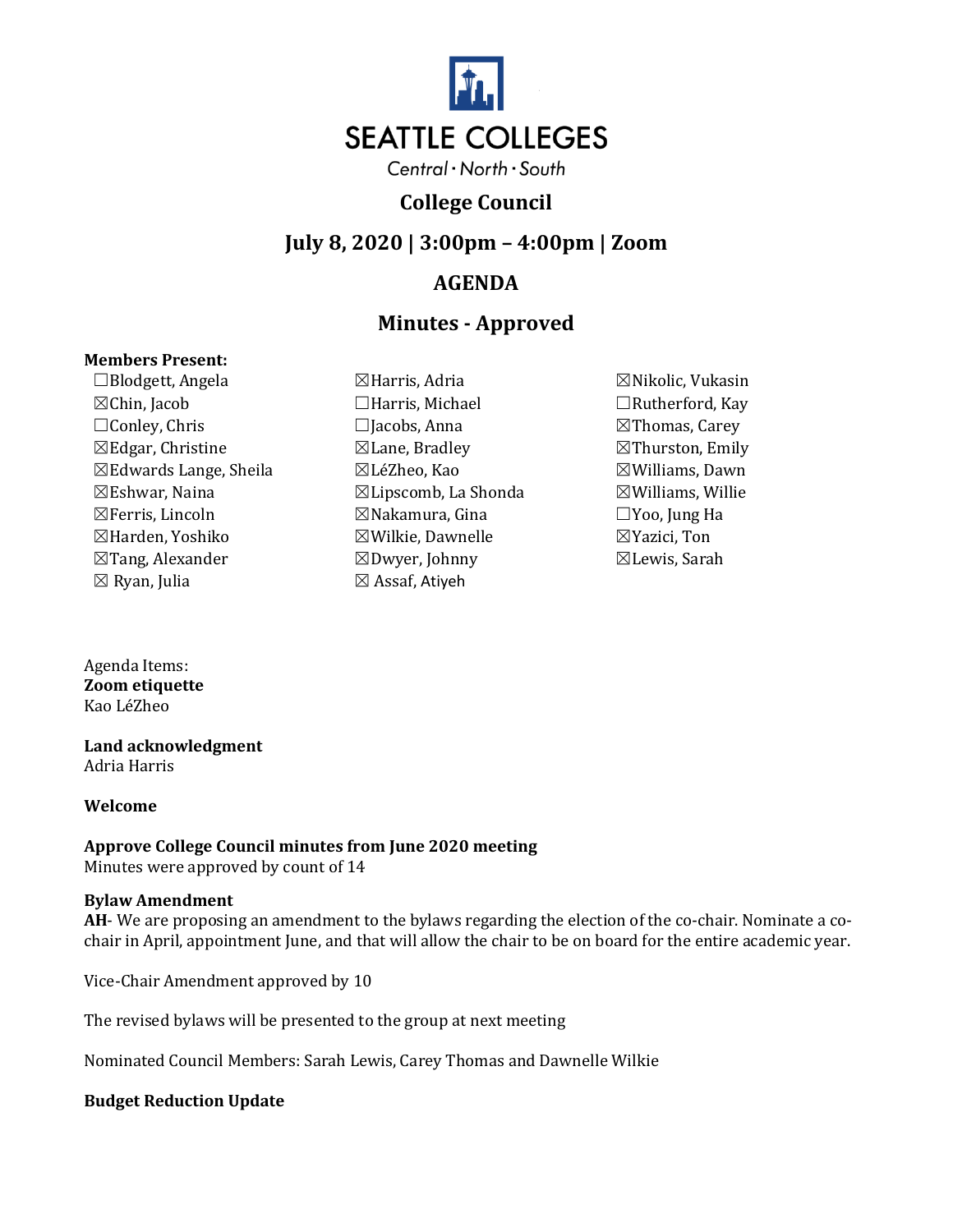**SEL-**To Set the context. Some of this is due to the coronavirus, but a lot of it is due to enrollment. We have been heavily reliant on international enrollment and that has declined seriously and is going to decline even more given federal policies**.** The reductions are will be model by:

- 15% decline in state funding at least
- 5% to address the international student enrollment and other sort of systemic issues.

**BL**-The taskforce was given a charge by the Chancellor to give feedback and rate a list of 30 strategies based on:

- What kind of savings we could get from a strategy?
- The impact to students
- The impact to collective bargaining agreements
- The impact to equity be particularly with respect to exacerbating racial inequities for our students or our employees

Top Priority

- Voluntary furloughs
- Early retirement incentives
- Freezing reducing spending on travel
- Licenses and costs in relation to CTC link
- Reducing or eliminating sabbaticals
- Freezing vacancies with some exceptions
- Increasing fundraising-seeking additional stimulus packages funding
- Consolidating programs and services that don't provide direct service to students- back office functions
- Leveraging assets and equipment including selling or leasing
- Freezing or reducing spending on professional development.

**SEL**- The three that are being looked into.

- Review licenses
- Leverage assets
- Consolidating back office

**BL**-Classified and exempt staff are going to have mandatory furlough days in July and be eligible for cares dollars.

**BL-**Mixed support strategies are those with some cost savings potential, but create more negative impacts and exacerbate racial inequities for students and employees. The taskforce asked executive leadership to employ equity-based decision making as well as consider alternatives prior to implementing these strategies.

- Combining positions across the district
- Reducing auxiliary services
- Requiring furloughs
- Freeze or reduce spending on supplies
- No COLA
- Increasing class sizes
- Reducing positions or layoffs
- Reducing equipment spending
- Eliminating part time positions